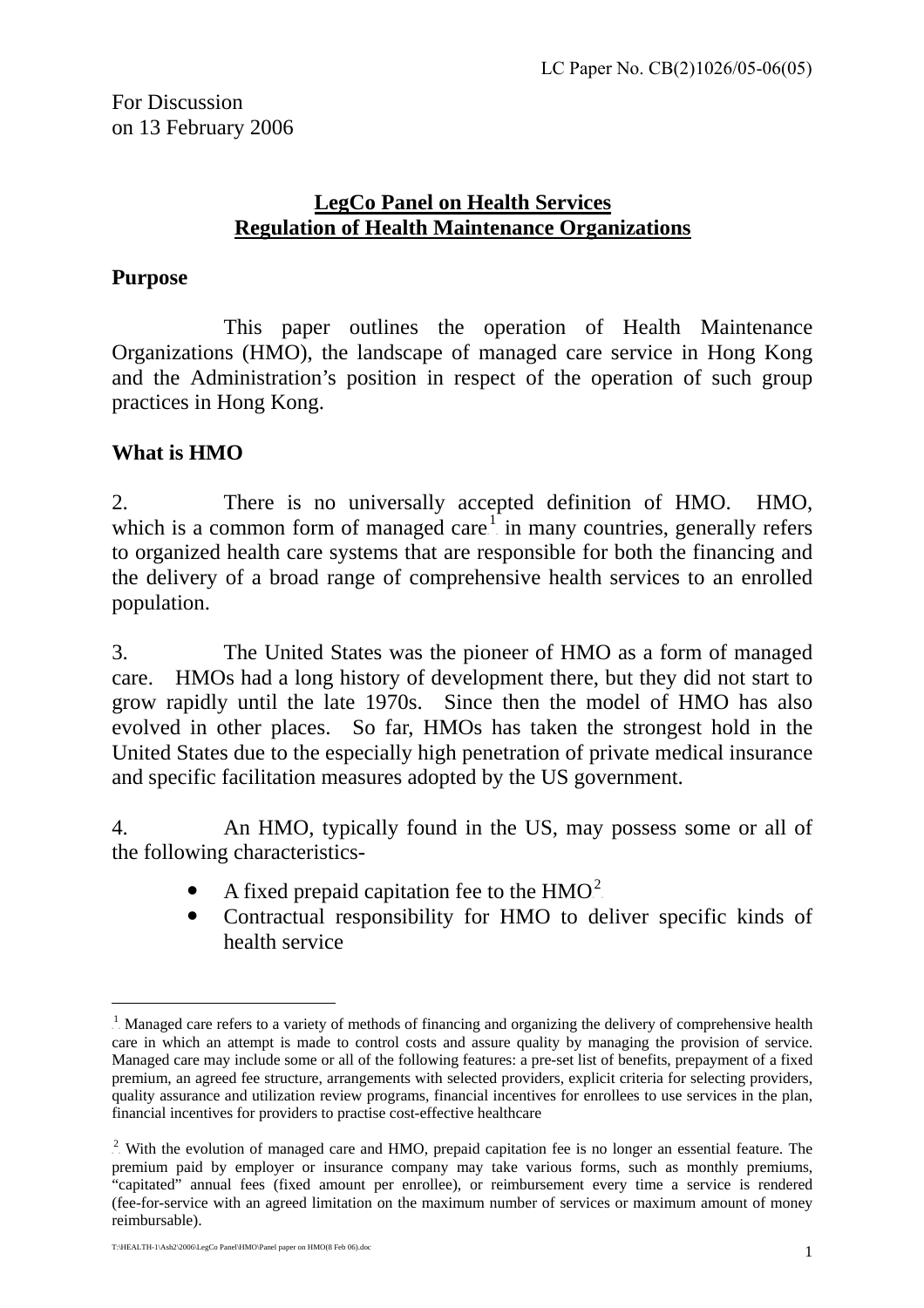Enrollees registered with a primary care physician (the gate-keeper) who oversees the health needs of the enrollees and makes referral as indicated

5. HMO provides health care services to its members through a network of doctors, hospitals, and health care providers. They cover a wide variety of services. Compared to traditional indemnity insurance plan, plans using HMOs as providers usually involve a lower premium.

6. In terms of relationship between HMOs and their participating physicians, HMOs may come in various forms including –

- Staff Model: fixed-salaried physicians are employed by the HMO and practise in HMO-owned facilities.
- Group Model: an HMO that contracts with one or more independent groups of physicians to provide services exclusively to the plan's members. The physicians have a business relationship with the HMO, but are not its salaried staff.
- Individual Practice Association Model (IPA): this type of HMO has contracts with individual physicians to provide services for members of its plans. The physicians are free to contract with more than one HMO and take in other customers on a fee-for-service basis.

# **Landscape in Hong Kong**

7. As far as we understand, Hong Kong does not have full fledged US style HMOs. There are groups practising in Hong Kong which provide some of the HMO-like or managed care services. Some of these groups have been in operation in Hong Kong for some time, providing employee medical cover for employers. Most of these managed care groups operate on a fee-for-service basis, though a few may work with a capitation-like arrangement. These managed care groups provide services to mainly group clients such as employers who provide medical benefits for their employees and insurers for medical policies the latter underwrite. The services covered by these groups are largely general outpatient or specialists services although some groups may also provide preventive health care services like health screening. The scope of services to be provided would hinge upon the terms of the contract between the groups and their clients (usually employers who would decide the level of medical benefits to be provided to their employees). In-patient services are mainly arranged through insurance contracts.

8. Managed care groups in Hong Kong are mostly "incorporated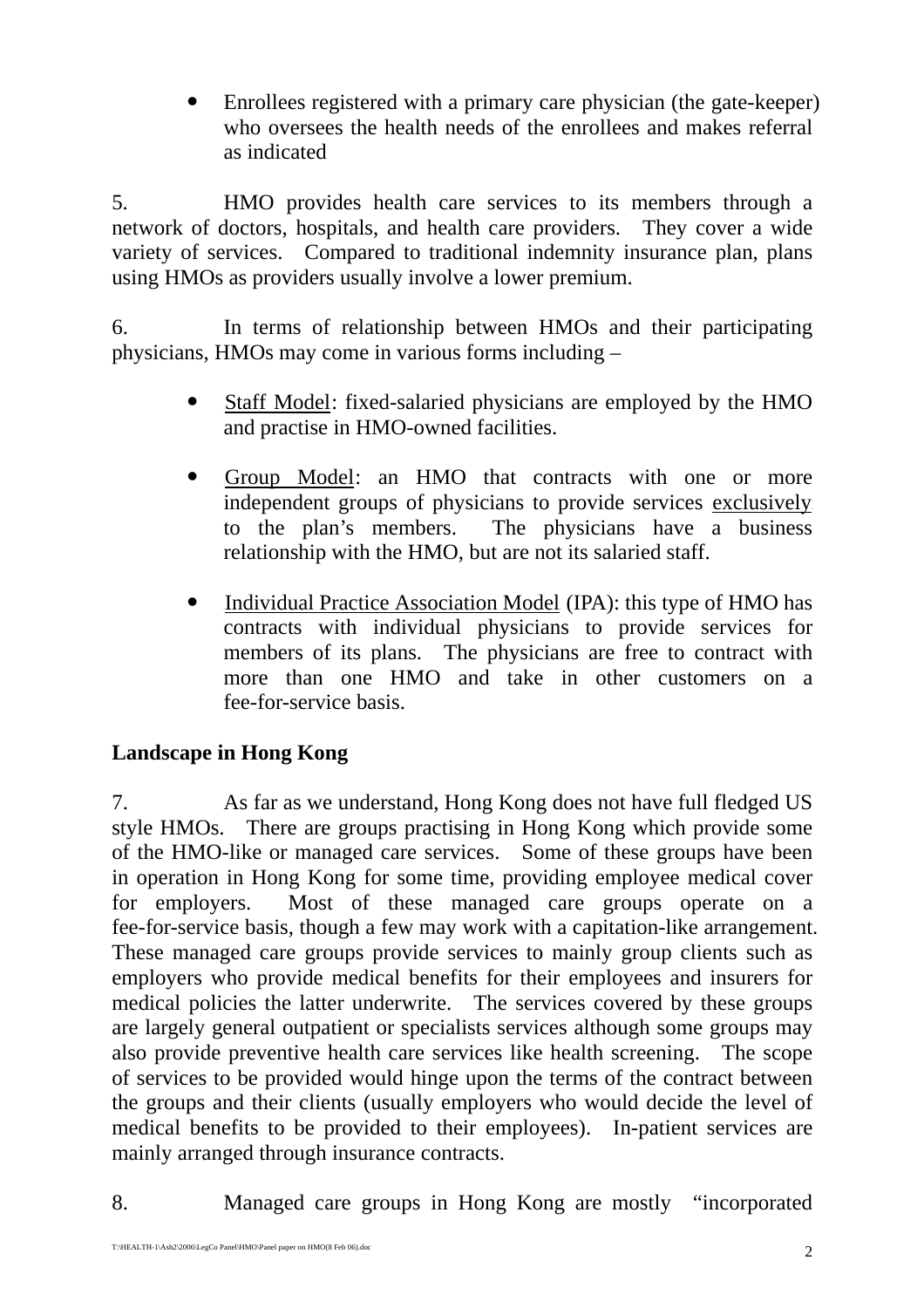medical practices", with shareholders and directors. Doctors may be salaried staff of the company and some are also its shareholders or directors. Managed care groups usually employ medical practitioners to provide service. They may also procure the services of clinical chains or other group practices to provide service for their clients, again mostly on a fee-for-service basis and at times a capitation basis.

9. In Hong Kong, owners of managed care groups are in the same position as owners of other business entities. They need to obtain a valid business registration certificate from the Inland Revenue Department. This requirement also applies to clinics operated by medical practitioners in solo-practice. As in the case of other businesses, groups operating in the form of limited companies need to seek registration with the Companies Registry.

10. We do not have the exact number of managed care groups in Hong Kong. According to our understanding, the number of such groups is not many. There are, however, many clinical chains and other sub-groups which have arrangements with managed care groups. These clinical chains also take on other patients, and they may employ medical practitioners as their staff. Some of these chains are also operated by medical practitioners who may also take care of patients themselves. According to the Health Manpower Survey conducted by Department of Health in 2003 and 2004, 16.5% and 18.3% respectively of the local doctors were in group practice, but it is not known how many of them were employed by managed care groups.

### **Concern about operation of managed care groups in Hong Kong**

11. The Administration noted that the concern over the operation of HMO-like groups in Hong Kong falls into two broad categories: in respect of (a) their sales practice; and (b) service standard. The former relates to allegation of unscrupulous marketing strategies, lack of transparency of scope of benefits provided, price disputes etc. As for the latter, some medical practitioners consider that professional autonomy of doctors working in HMO-like group practices might risk being compromised by business and financial considerations, thereby jeopardizing the standard of care provided to the patients. There is also concern about salaried doctors being offered inferior remuneration packages.

12. Since 2003, the number of complaints against HMO-like organisations has been on the rise. Relevant statistics collected by the Consumer Council is **annexed**. We notice that the increase is mainly attributed to sales practice, the complaint number of which constitutes more than half of the total complaints received by the Consumer Council in 2005. Among these complaints relating to sales practice, nearly all of them concern the selling of medical discount cards.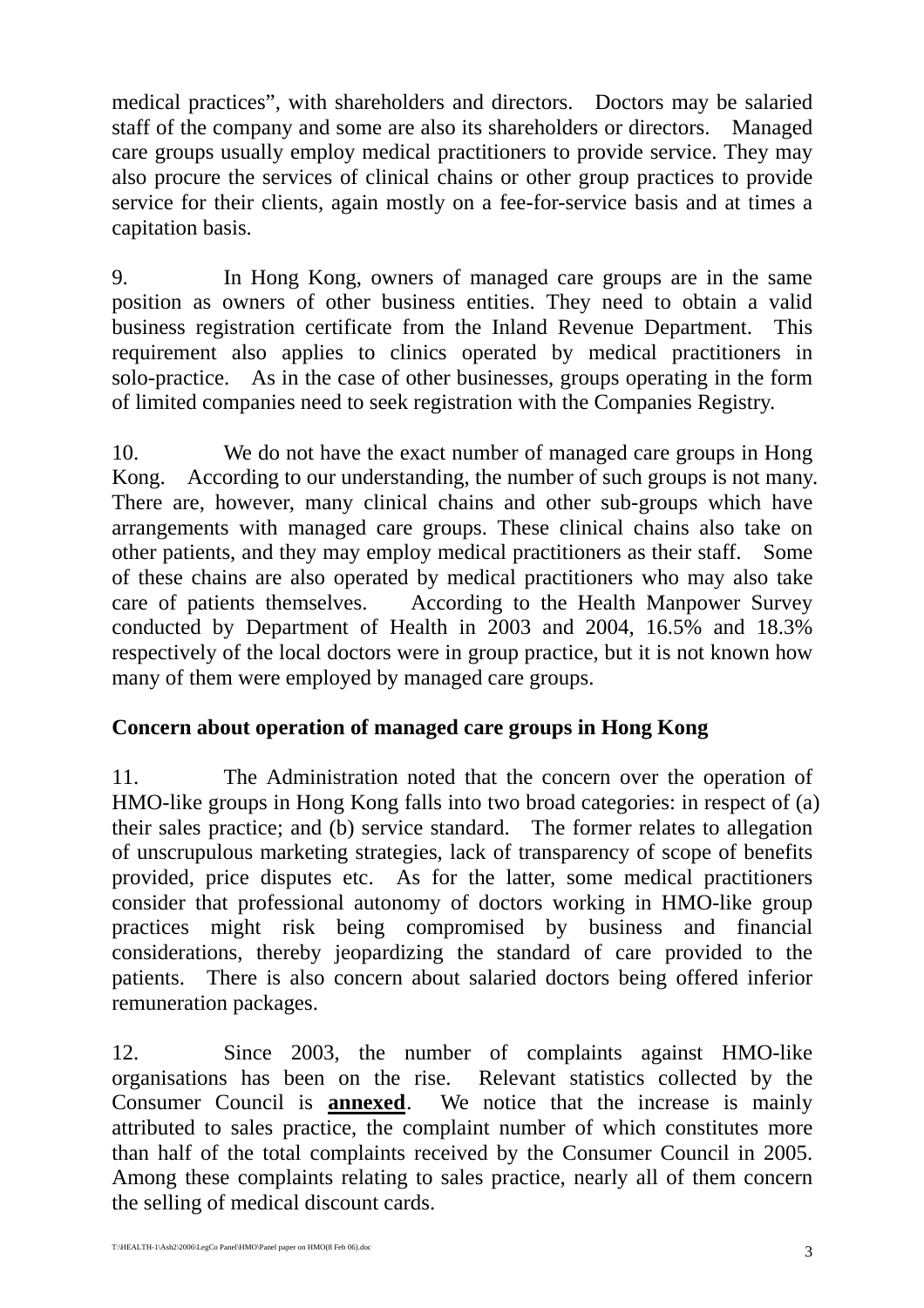13. The Administration understands that medical discount cards in Hong Kong covers both group and solo-practice clinics. They are a form of marketing tools and their nature is not unique to medical services. They are no different than similar schemes available in other services like food and beverages, beauty care etc. Consumer education and knowledge about the terms and conditions of such packages are important.

#### **The current regulatory regime over quality of medical services**

14. As far as service standard is concerned, our basic policy is to ensure that medical services provided to members of the public are up to professional standard. From the public health perspective, our foremost objective is to safeguard patients' health and interests through ensuring that the service provided is of standard, regardless of the business mode under which such service is provided. The Administration considers that the provision of medical services, through any organisations or business operators, is primarily a professional relationship between medical practitioners and their patients. Hence, the mainstay of regulation should be on regulating the professional practice of individual doctors.

15. The Medical Council of Hong Kong, set up by virtue of the Medical Registration Ordinance, is the statutory body to regulate the practice of medical practitioners. Medical practitioners are under professional obligation to ensure that their medical services are up to the professional standards as stipulated by the Medical Council. In this connection, the Medical Council has issued a Professional Code and Conduct for the Guidance of Registered Medical Practitioners to ensure medical practitioners' compliance with appropriate procedures and standards of medical treatment in the provision of medical services for the interests of patients. Irrespective of a medical practitioner's mode of practice, he owes professional responsibilities to patients in respect of professional relationship with patients, communication, use of drugs, financial arrangements, relationship with other practitioners, in the course of clinical practice of a registered medical practitioner.

16. In addition to general responsibilities to patients, the Professional Code and Conduct further delineates the appropriate conduct for medical practitioners participating in contract medicine and managed care. The Code stipulates that, among other things, "Doctors should exercise careful scrutiny and judgement of medical contracts and schemes to ensure that they are ethical and in the best interests of patients. Doctors should dissociate themselves from organizations that provide substandard medical services, infringe patients' rights or otherwise contravene the Professional Code and Conduct."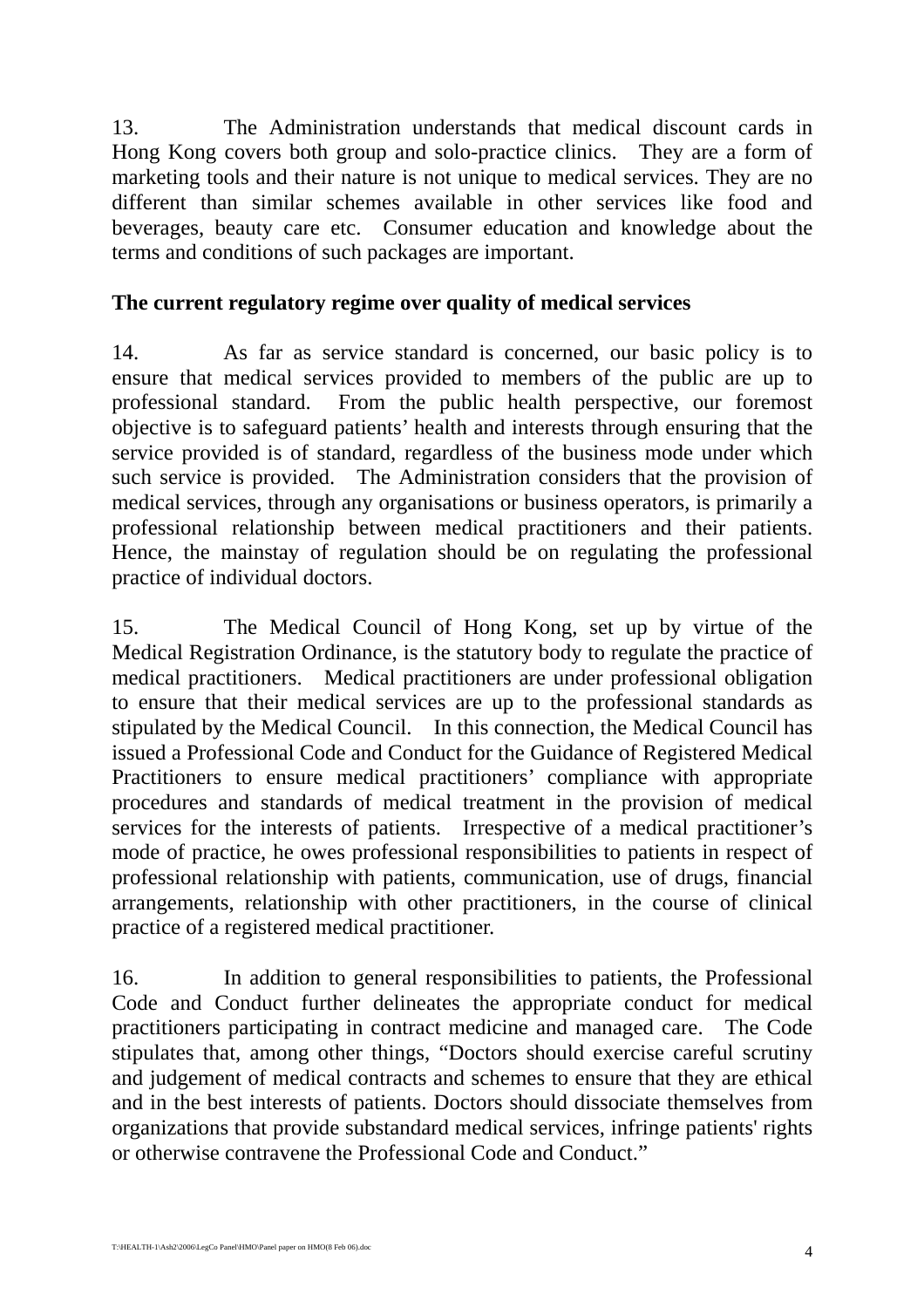17. Derelict of professional responsibilities may be taken as professional misconduct, which is subject to disciplinary actions imposed by the Medical Council. The Medical Council has put in place an effective disciplinary inquiry mechanism to look into and adjudicate in these cases. Appropriate disciplinary sanctions are imposed according to the seriousness of the contravention.

18. We consider that the above mechanism sufficiently protects patients' interest as far as medical service quality is concerned. We understand that the administration of unregistered vaccines as widely reported in the media in November 2005, has caused considerable concern about the service standards of HMO-like group practices. However, it should be noted that the incident also involved some medical practitioners on solo practice. It should also be noted that it is the individual doctor's responsibility to ensure that drugs provided to patients (including vaccines) should be suitable for use by the patients. Insofar as drug dispensing and prescription is concerned, the requirement is reflected in the Code promulgated by the Medical Council.

19. The Administration therefore currently does not see a need to single out managed care groups for regulation. As stipulated in the discussion paper on "Building a Healthy Tomorrow" issued by the Health and Medical Development Advisory Committee, our vision is to enhance the role of the private sector in the provision of primary health care service, in the enhancement process, there may be a need to strengthen the overall regulation of private medical practice. Such regulatory regime would be more likely to encompass all forms of private medical business operation, including solo-practice clinics, various forms of HMO-like entities and groups. The Administration will ensure that the trade and other stakeholders will be consulted in the development process.

20. Members are invited to note and comment on the content of this paper.

**Health, Welfare and Food Bureau February 2006**